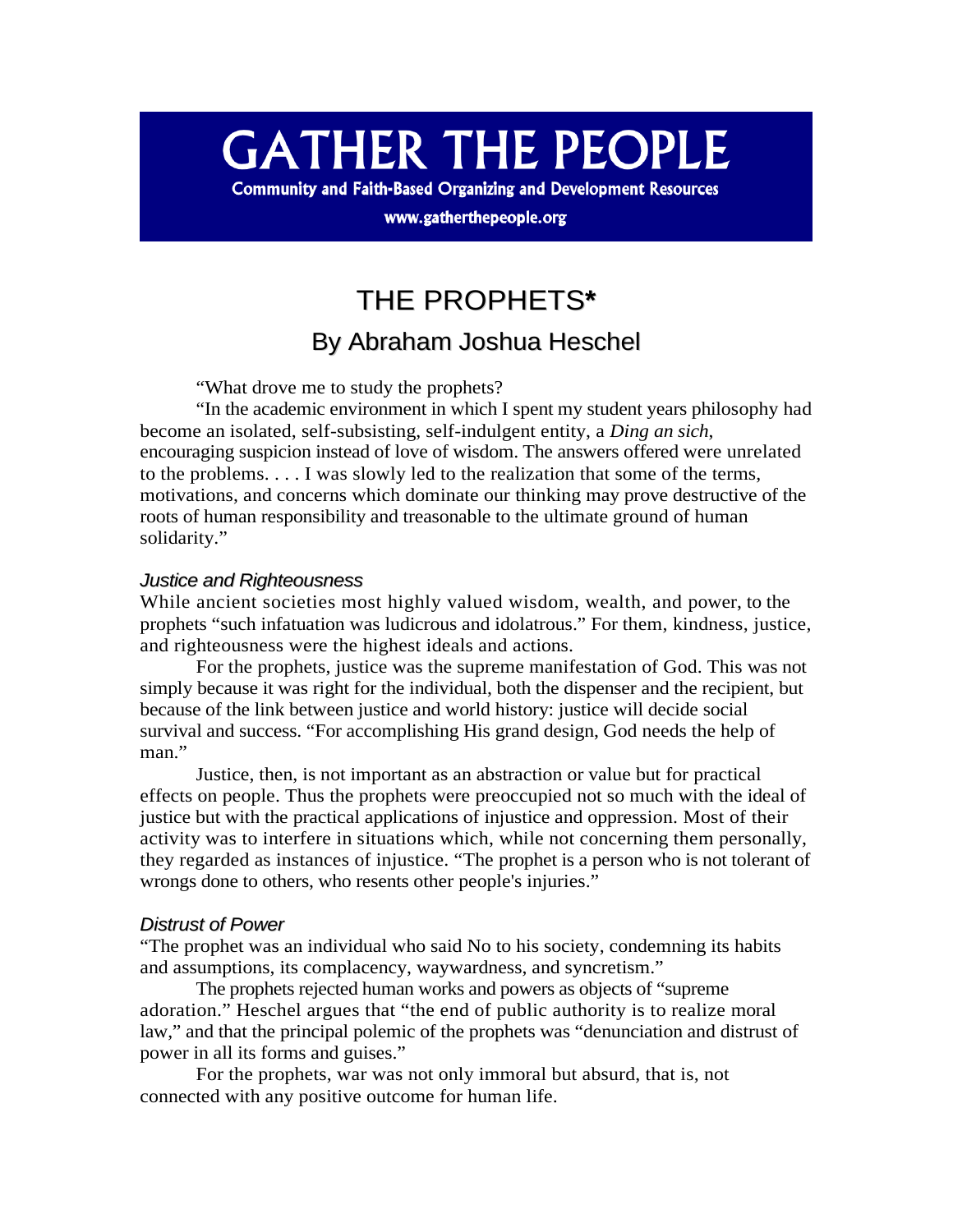Isaiah saw "man's false sense of sovereignty" as the basis for all evil. From the ideas of being master and mastery come "pride, arrogance, and presumption."

The prophets were iconoclasts, attacking the established institutions and ideologies, and their main proponents. They exposed the pretension, fraud, and illusion of their society. The hallmarks of the prophet are defiance and challenge.

The prophetic message always began with a recital of horrors and ended with a vision of hope and redemption.

Heschel notes that while the prophets used language that can be described as emotional and imaginative, poetic, it didn't reflect "inner harmony or poise" but was marked by "agitation, anguish, and a spirit of non-acceptance." His goal wasn't selfexpression but communication: "His images must not shine, they must burn . . . wrenching one's conscience from the state of suspended animation."

#### *Intolerance*

One repeated theme in Heschel's writing about the prophets is their intolerance. It can be seen as an unwillingness to "extenuate the culpability of man." In effect, they refused to compromise on the issue of moral response-ability. Heschel goes so far as to say that the prophets violated their own standards of justice by making sweeping allegations that were "unfair" to the people of Israel because they "defied standards of accuracy." But he also notes that they were concerned not with facts *per se* but their meaning: "defining truth as reality reflected in a mind, we see prophetic truth as reality reflected in God's mind, the world *sub specie dei*. The key idea here is that "the prophets remind us of the moral state of the people: Few are guilty, but all are responsible."

#### *Love & Compassion*

Heschel balances the picture of the prophets as hard and intolerant with their characteristic "love and compassion for mankind," repeating the point that the prophetic message always began with doom but ended with hope.

#### *Amos, Hosea, Jeremiah, Micah and Isaiah*

Heschel proposes that for Amos "There is a living God who cares. Justice is more than an idea or a norm. Justice is a divine concern."

And Hosea's God: "The Lord is in love with Israel, but he also has a passionate love of right and a burning hatred of wrong." Hosea sees the relationship between God and Israel as akin to marriage. His aim isn't to celebrate that fact but rather to perfect the relationship.

And what does the Lord require of you, But to do justice, and to love kindness, And to walk humbly with your God?

—Micah

Hosea's main complaint was that the people didn't know God. Heschel points out that, "to know" involves both cognition and emotions, as well an act "involving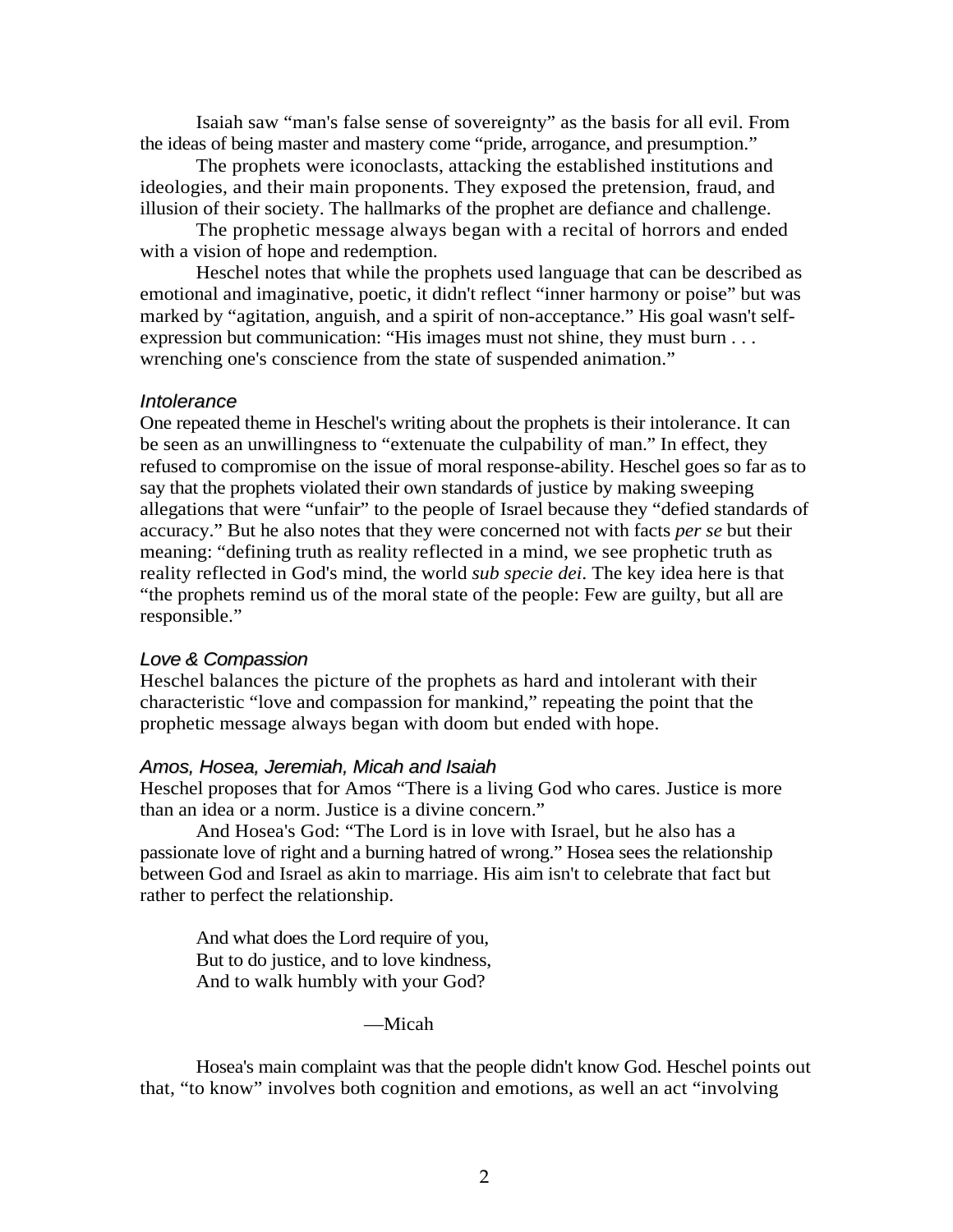concern, inner engagement, dedication, or attachment to a person"—in this case, God.

Isaiah's conflict with the civil authority of the king was based on his conviction that state policy should follow from moral conviction. Heschel states: "The prophet who saw history as the stage for God's work, where kingdoms and empires rise for a time and vanish, perceived a design beyond the mists and shadows of the moment." He was distressed that the people "looked to weapons" rather than God. He was critical of all forms of worldly power-building, such as military alliances with foreign states, as means to influence history. Heschel notes: "Isaiah could not accept politics as a solution, since politics itself, with its arrogance and disregard of justice, was a problem. When mankind is, as we would say, spiritually sick, something more radical than political sagacity is needed to solve the problem of security."

Isaiah targets the moral corruption of leaders as the most important factor undermining the relationship between God and the people of Israel.

Heschel describes Jeremiah's calling in terms of "sympathy" for God. He had a "blazing . . . emotional intensity," to inspire and impassion people with understanding of God. The result was self-isolation for Jeremiah:

I did not sit in the company of merrymakers, Nor did I rejoice; I sat alone, because Thy hand was upon me, For Thou hadst filled me with indignation.

—Jeremiah 15:17(115)

While the prophet sought to escape his calling, his experience was so intense as to be unavoidable. As Heschel puts it, "the prophetic sympathy was stronger than the will, the inner passion more powerful than the personal disposition." Heschel concludes that Jeremiah "hated his prophetic mission. To a soul full of love, it was horrible to be a prophet of castigation and wrath."

In spite of the pain and misery associated with the prophetic role that he hated, Heschel shows that Jeremiah understood why he couldn't escape his calling. There was in him deep feeling for both divine and human pathos, and thus he was pained by injustice and human suffering respectively. "He was a person overwhelmed by sympathy for God and sympathy for man."

Heschel states that Jeremiah's anger and indignation were easily seen by others as personal hostility: "He who loved his people, whose life was dedicated to saving his people, was regarded as an enemy. . . . Jeremiah was gentle and compassionate by nature, and the mission he had to carry out was, to him, distasteful in the extreme."

#### *Fanaticism*

Heschel argues that "if such deep sensitivity to evil is to be called hysterical, what name should be given to the abysmal indifference to evil which the prophet bewails?"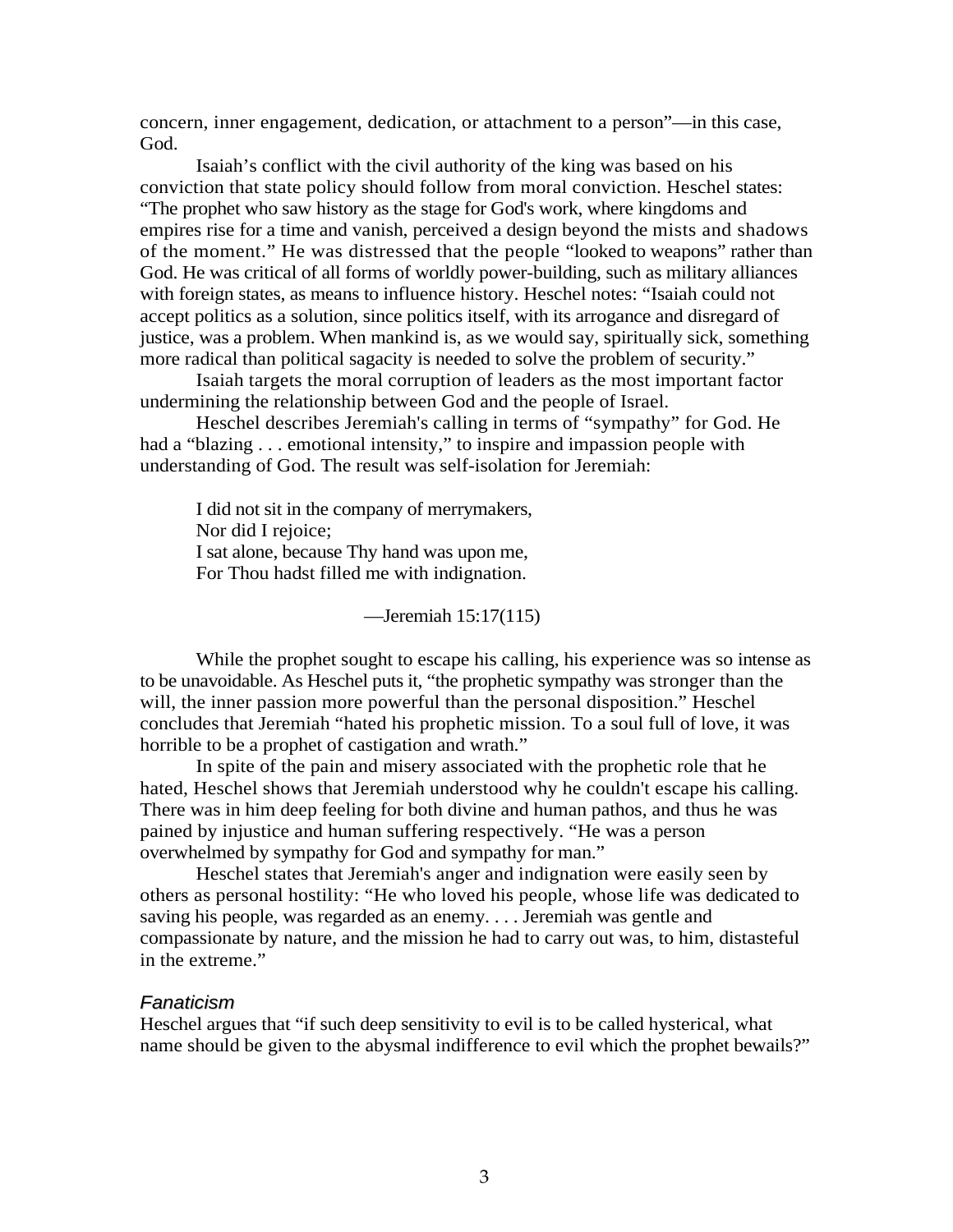#### *Historical Pantheism*

According to Heschel, the prophets didn't believe that history and God were one in the same, or that whatever happens on earth reflects the will of God.

They viewed God as not fully knowable, mysterious, but revealed when defied, that is, when injustice prevailed. The impact of God in history then, is not in the form of ongoing process but "involvement" at the moment of "extraordinary events."

History, for the prophets, was the playing out of power placed by God in human hands. But for the prophets, the central historical markers are not victory and defeat but the rise or fall of moral conviction and action the precursor of national ascendancy or decline. The prophets were far from certain that civilization would continue.

"By history we do not mean the 'gone' or the dead past, but the present in which past and future are interlocked. Sin is repudiation of history. Sacred events, sacred moments are commitments. The conscience stands still, but commitments go on. "Life is not as fate designs, nor is history a realm to be tyrannized by man. Events are not like rocks on the shore shaped by wind and water. God is at work on man, intent to fashion history in accord with Himself. . . .

"The tragic sense in man interprets a catastrophe as that which has to be, that which is fated to be. . . .

"In contrast, Jeremiah was told: 'If at any time I declare concerning a nation or a kingdom, that I will pluck up and break down and destroy it, and if that nation, concerning which I have spoken, turns from its evil, I will repent of the evil that I intended to do to it... .'

"Sin is not a cul-de-sac, nor is guilt a final trap. Sin may be washed away by repentance and return, and beyond guilt is the dawn of forgiveness. The door is never locked; the threatened doom is not the last word.

"Ultimately there is only one will by which history is shaped: the will of God; and there is only one factor upon which the shape of history depends: the moral conduct of the nations."

"The presence of God in history, the manifestation of His will in the affairs of the world, is the object of the prophet's longing. It is not mystical experience he yearns for in the night, but historical justice. Mystical experience is the illumination of an individual; historical justice is the illumination of all men, enabling the inhabitants of the world to learn righteousness."

Heschel argues that what the prophets discovered is that "history is a nightmare." Yet, he goes on to say, "It is an act of evil to accept the state of evil as either inevitable or final." The prophets weren't immobilized because they had both a moral vision and conviction about the human capacity for repentance. Thus for them history wasn't a "blind alley"—the power of God (moral conviction and action) was always potentially present as a source of redemption.

#### *Isolation*

According to Heschel, "The prophet is a lonely man. His standards are too high, his stature too great, and his concern too intense for other men to share. Living on the highest peak, he has no company except God."

"The two staggering facts in the life of a prophet are: God's turning to him, and man's